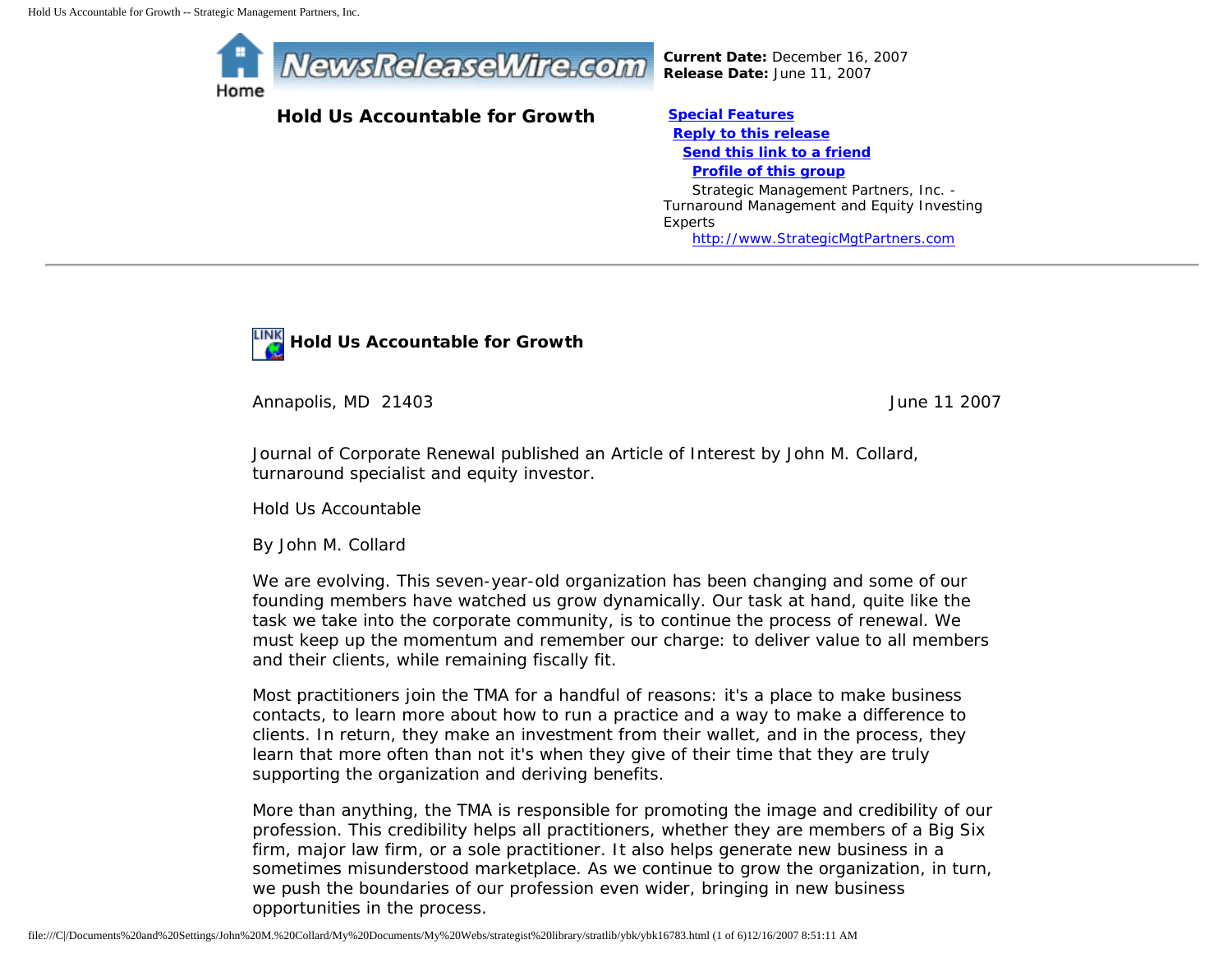This profession is where we have chosen to make our living. It is on this premise that members dedicate time and energy to the TMA. As corporate renewal professionals, we all know how to roll up our sleeves and turn a troubled company around. And we know that each time we are successful there are always several factors present that help ensure that success. One of the most important of these is accountability.

We notice that when we hold employees accountable for their actions, work begins to get accomplished! The same holds true for interaction of members and officers within the TMA. As turnaround professionals working in the corporate environment, we are accustomed to setting goals, approving plans, allocating resources, delegating authority, defining parameters, inciting action and measuring the results. We should expect no less from ourselves when it comes to the TMA.

Whether we serve as officers of the organization, we are all members first. As members we have a responsibility to hold ourselves accountable by the very nature of our profession. After all, when all eyes are upon us, we are held to an even higher standard, as we are being recognized as experts in our industry.

Bearing on that, it gives me great pride and pleasure to say that as the TMA moves forward, it has a committee structure in place that is stronger than ever before. The various committees have spent the past few weeks delineating missions and goals for the year, and now they are setting course toward accomplishments. The bottom line here is that these committees are working to deliver services and benefits to be delivered to the membership throughout the year. If we fail to deliver, we fail in our charge and the TMA as a whole suffers.

The committees are ready to act, and we must hold each of them accountable for the overall mission and goals they have developed. There's still room for you to get involved, as well. The work will be challenging, especially in light of the fact that the TMA is comprised of an all-volunteer organizational structure. But the rewards are sweet: the recognition of a job well done, the opportunity to work with counterparts at all levels of the profession, the ability to be recognized as an industry expert and a worthy advocate for your clients. All of these rewards bring a whole new emphasis to the meaning of "networking."

Take for example, the Executive Committee. For the 1994 fiscal year, this committee has set forth to build an infrastructure around all of the membership benefits and services. Without a structure, and a commitment to maintaining that structure, our plans would certainly fail. Whether that means recruiting volunteers or hiring outside experts, we are moving ahead to make the TMA stronger and organizationally responsible.

Looking ahead, we have sound committee and support structures in place to deliver membership benefits such as the annual and mid-year conferences, an effective chapter president's network, a widely-read and award-winning newsletter to keep members abreast of changes within the industry and organization, a directory for networking and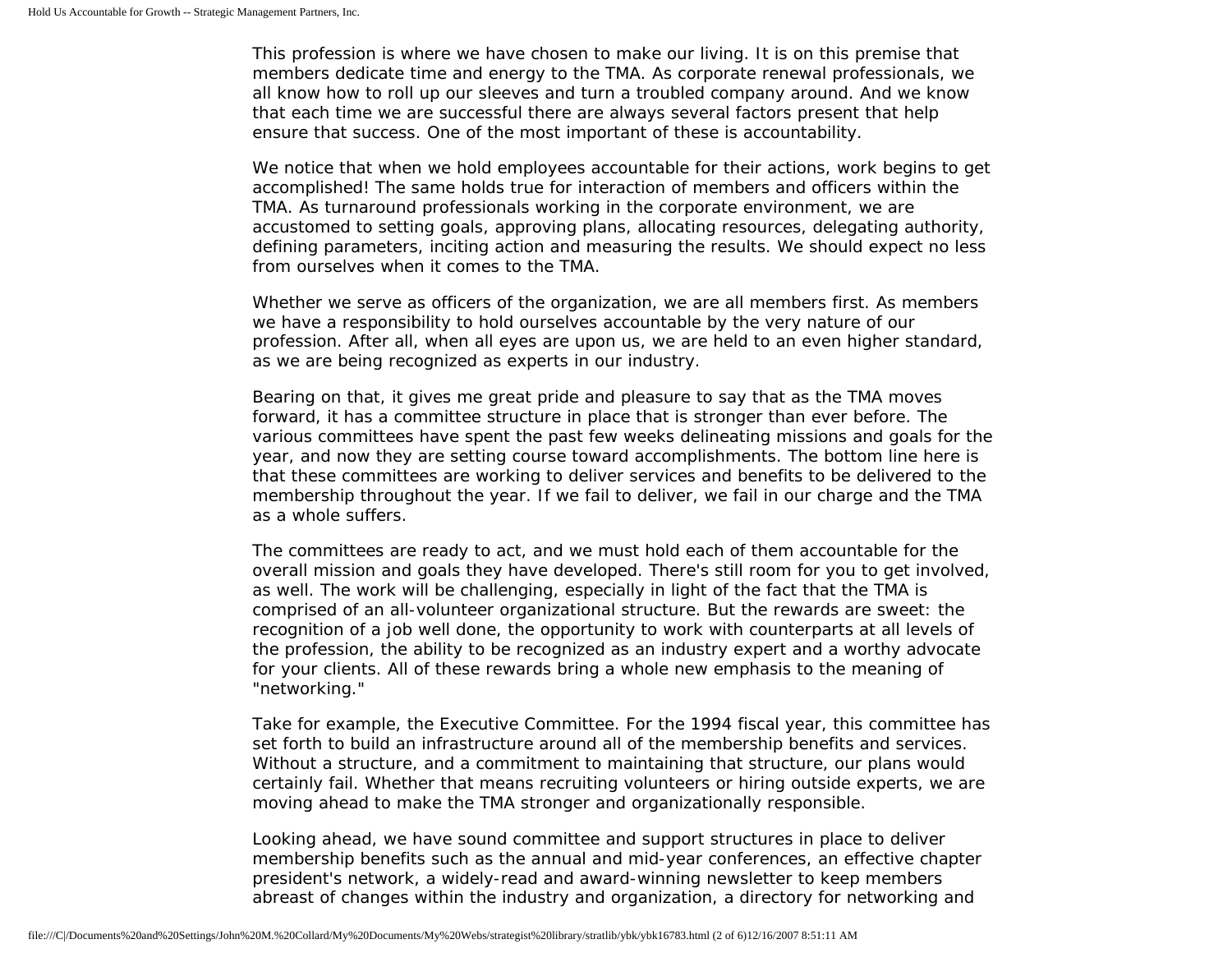identifying new members, public relations efforts, legislative action and industry certification.

Two new services we consider important are insurance and regional educational programming. We are currently gathering quotes for member health insurance programs and expect to present a recommendation to the board in March.

With regional educational programming we are planning to take review courses, practice management sessions and break-out sessions from the annual conference to various locations around the country to give all members a chance to sample the caliber of educational services the TMA is currently providing. These programs will also help prepare those who wish to become a Certified Turnaround Professional (CTP).

Each of these services will help the TMA attract members, educate the corporate community about the value and effectiveness of corporate renewal professionals, and build credibility for the profession as a whole.

If you're not a member now, won't you join us? And if you're new to the organization or have never participated with a committee, won't you volunteer? You'll be surprised at what a difference you can make within the organization, and what a difference it will make for your practice.

And remember to hold us accountable. Quite like shareholders of a corporation, our members are investors in the philosophy and future of our organization. Make us deliver on all that we have promised you, and more.

## About the Author

John M. Collard, is Chairman of Annapolis, Maryland-based Strategic Management Partners, Inc. (410-263-9100, [www.StrategicMgtPartners.com](http://www.strategicmgtpartners.com/) ), a nationally recognized turnaround management firm specializing in interim executive leadership, asset recovery, and investing in underperforming companies. He is Past Chairman of the Turnaround Management Association, a Certified Turnaround Professional, and brings 35 years senior operating leadership, \$85M asset recovery, 40+ transactions worth \$780M+, and \$80M fund management expertise to run troubled companies, and advise company boards, litigators, institutional and private equity investors.

Reference:

[Library TMA: Hold Us Accountable](http://www.turnaround.org/news/letter.asp?objectID=2090)

[www.StrategicMgtPartners.com](http://www.strategicmgtpartners.com/)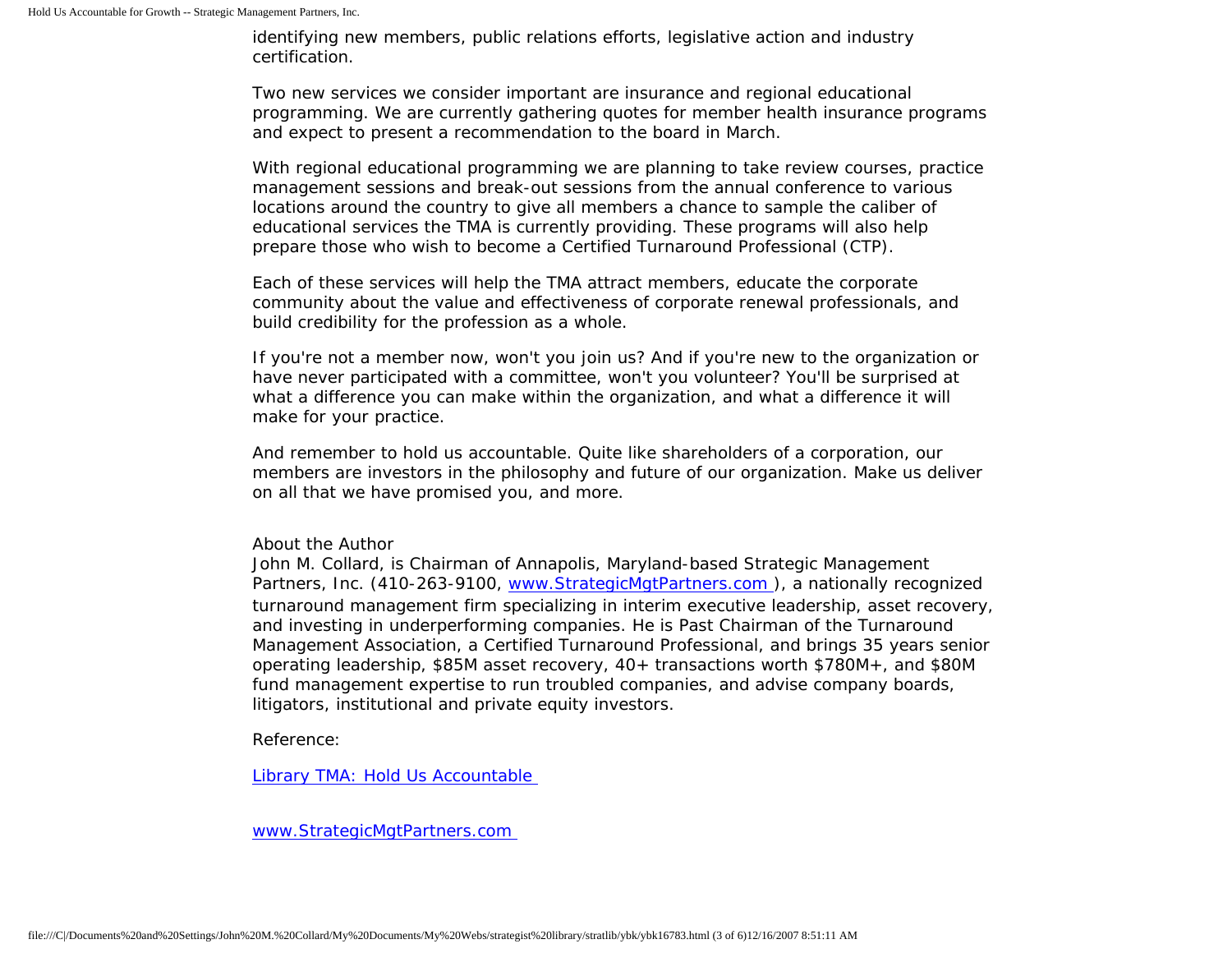John M. Collard (Strategist@aol.com) Chairman Strategic Management Partners, Inc. 522 Horn Point Drive Annapolis, MD 21403 Phone : 410-263-9100 Fax : 410-263-6094

[www.StrategicMgtPartners.com](http://www.strategicmgtpartners.com/)

More Information [Library TMA: Hold Us Accountable](http://www.turnaround.org/news/letter.asp?objectID=2090)

[Contact John M. Collard](http://www.expertclick.com/expertClick/contact/default.cfm?Action=ContactExpert&GroupID=1016) 囯

[Ask a question with InterviewNetS](http://www.expertclick.com/expertClick/contact/default.cfm?GroupID=1016)M

## **Other experts on these topics:**

- **1. [Management](http://www.expertclick.com/search/default.cfm?SearchCriteria=Management)**
- **2. [Leadership](http://www.expertclick.com/search/default.cfm?SearchCriteria=Leadership)**
- **3. [Planning](http://www.expertclick.com/search/default.cfm?SearchCriteria=Planning)**
- **4. [Invest](http://www.expertclick.com/search/default.cfm?SearchCriteria=Invest)**
- **5. [Strategy](http://www.expertclick.com/search/default.cfm?SearchCriteria=Strategy)**
- **6. [Small Business](http://www.expertclick.com/search/default.cfm?SearchCriteria=Small Business)**
- **7. [Strategic Planning](http://www.expertclick.com/search/default.cfm?SearchCriteria=Strategic Planning)**
- **8. [Advisor](http://www.expertclick.com/search/default.cfm?SearchCriteria=Advisor)**
- **9. [Valuation](http://www.expertclick.com/search/default.cfm?SearchCriteria=Valuation)**
- **10. [Transition](http://www.expertclick.com/search/default.cfm?SearchCriteria=Transition)**
- **11. [Value](http://www.expertclick.com/search/default.cfm?SearchCriteria=Value)**
- **12. [Bankruptcy](http://www.expertclick.com/search/default.cfm?SearchCriteria=Bankruptcy)**
- **13. [Crisis Management](http://www.expertclick.com/search/default.cfm?SearchCriteria=Crisis Management)**
- **14. [Governance](http://www.expertclick.com/search/default.cfm?SearchCriteria=Governance)**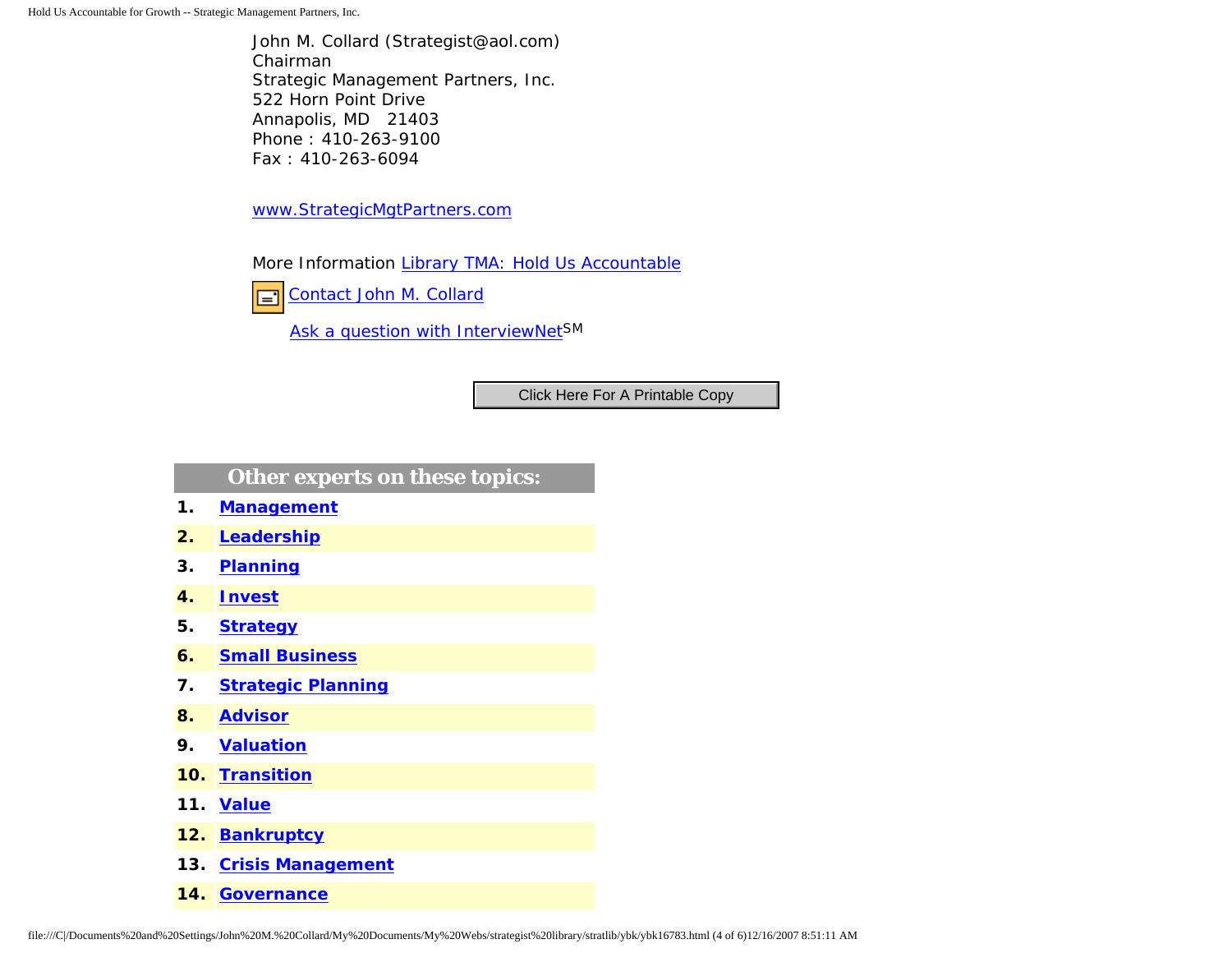- **15. [Investment Management](http://www.expertclick.com/search/default.cfm?SearchCriteria=Investment Management)**
- **16. [CEO Effectiveness](http://www.expertclick.com/search/default.cfm?SearchCriteria=CEO Effectiveness)**
- **17. [Executive Leadership](http://www.expertclick.com/search/default.cfm?SearchCriteria=Executive Leadership)**
- **18. [Turnaround](http://www.expertclick.com/search/default.cfm?SearchCriteria=Turnaround)**
- **19. [Corporate Change](http://www.expertclick.com/search/default.cfm?SearchCriteria=Corporate Change)**
- **20. [Ethical Issues/Management](http://www.expertclick.com/search/default.cfm?SearchCriteria=Ethical Issues/Management)**
- **21. [Startup](http://www.expertclick.com/search/default.cfm?SearchCriteria=Startup)**
- **22. [Corporate Restructuring](http://www.expertclick.com/search/default.cfm?SearchCriteria=Corporate Restructuring)**
- **23. [Executive Transition](http://www.expertclick.com/search/default.cfm?SearchCriteria=Executive Transition)**
- **24. [Turnaround Management](http://www.expertclick.com/search/default.cfm?SearchCriteria=Turnaround Management)**
- **25. [Venture Capital](http://www.expertclick.com/search/default.cfm?SearchCriteria=Venture Capital)**
- **26. [Asset Recovery](http://www.expertclick.com/search/default.cfm?SearchCriteria=Asset Recovery)**
- **27. [Corporate Renewal](http://www.expertclick.com/search/default.cfm?SearchCriteria=Corporate Renewal)**
- **28. [Bank Portfolio Management](http://www.expertclick.com/search/default.cfm?SearchCriteria=Bank Portfolio Management)**
- **29. [Bankruptcy Avoidance](http://www.expertclick.com/search/default.cfm?SearchCriteria=Bankruptcy Avoidance)**
- **30. [Chief Executive Officers](http://www.expertclick.com/search/default.cfm?SearchCriteria=Chief Executive Officers)**
- **31. [Leadership Management](http://www.expertclick.com/search/default.cfm?SearchCriteria=Leadership Management)**
- **32. [Reposition](http://www.expertclick.com/search/default.cfm?SearchCriteria=Reposition)**
- **33. [Systems Integration](http://www.expertclick.com/search/default.cfm?SearchCriteria=Systems Integration)**
- **34. [Bankruptcy Re-Organization](http://www.expertclick.com/search/default.cfm?SearchCriteria=Bankruptcy Re-Organization)**
- **35. [Equity Capital](http://www.expertclick.com/search/default.cfm?SearchCriteria=Equity Capital)**
- **36. [Equity Investing](http://www.expertclick.com/search/default.cfm?SearchCriteria=Equity Investing)**
- **37. [Investing Investments](http://www.expertclick.com/search/default.cfm?SearchCriteria=Investing Investments)**
- **38. [Troubled Companies](http://www.expertclick.com/search/default.cfm?SearchCriteria=Troubled Companies)**
- **39. [Underperforming](http://www.expertclick.com/search/default.cfm?SearchCriteria=Underperforming)**

**Click to find more Experts on these topics**